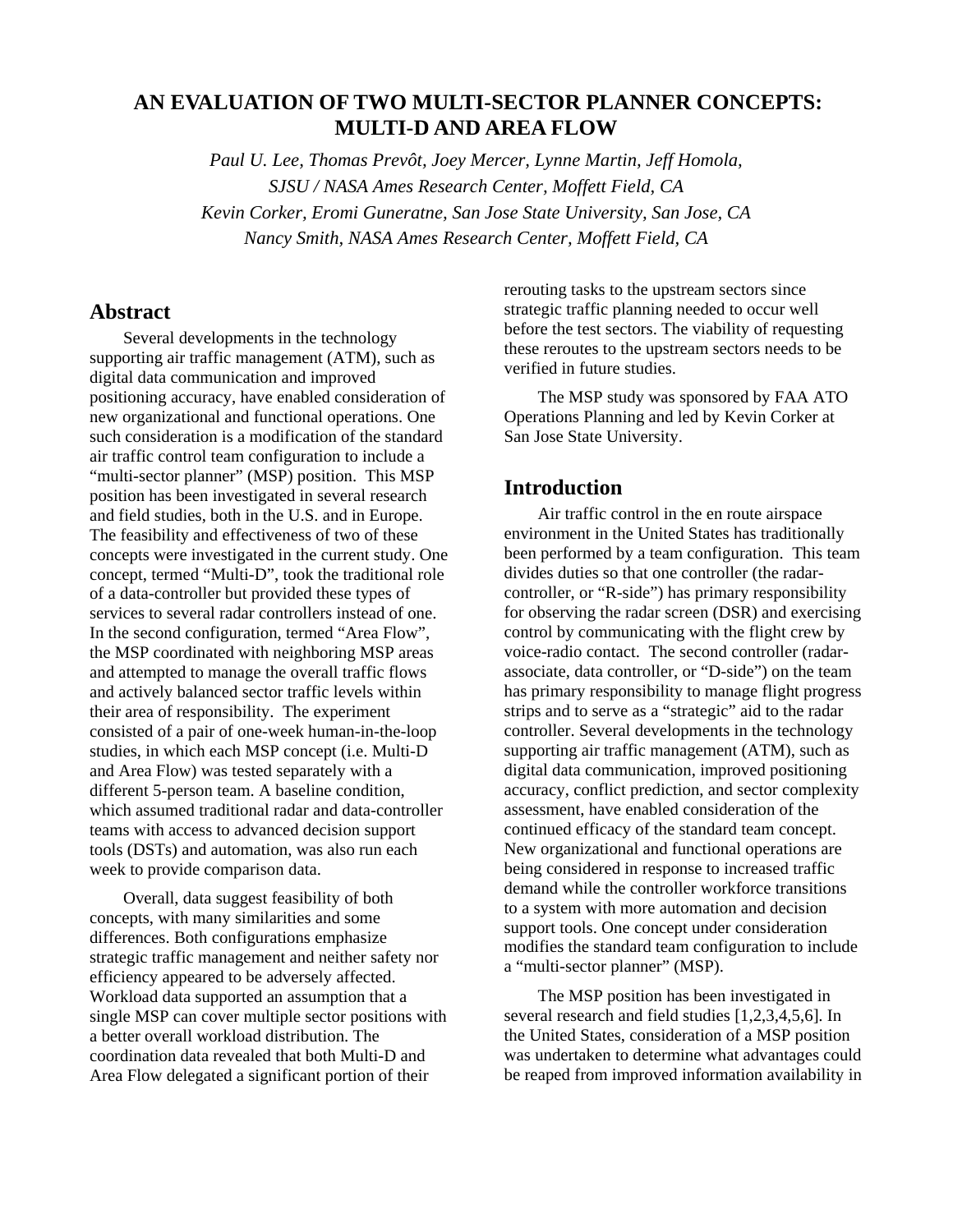the National Airspace System (NAS) as part of the operational evolution plan [1,7]. Eurocontrol proposed three high level MSP concepts: concept A, termed traffic and complexity management; concept B, termed sector control with multi sector planning; and concept C, termed multi sector 4D control [8]. Human-in-the-loop evaluation results indicated an overall reduction in common situation awareness (not only for MSP condition but also with the stripless environment with traditional Rside/D-side). Also Radar controllers reported a lack of assistance and missed redundancy of another set of eyes over their actions.

Among the different MSP configurations, two configurations were investigated to determine their feasibility and effectiveness. One configuration, termed "Multi-D", took the traditional role of a data-controller but provided these types of services to several radar controllers (three R-sides were assigned to be the responsibility of one Multi-D in this experiment). As in current operations, the Rsides had the responsibility for managing the sector operations for the individual sectors, including aircraft separation and traffic flows. The Multi-D position supported the R-side by managing traffic flows within the multi-sector area and providing medium-term conflict resolutions, as well as assuming normal data-controller duties with automation assistance. The Multi-D position was envisioned as a controller who is co-located in the same facility as the radar controllers.

In the second configuration, the MSP served functions often associated with "traffic flow" management, coordinating with external MSP areas and attempting to manage sector traffic levels in a proactive process of balancing loads among the three sectors in their area of responsibility as well as with external areas. This position was termed "Area Flow planner". Unlike Multi-D, Area Flow did not resolve medium-term conflicts. Area Flow planner was envisioned as a new position who may not be co-located with the R-side controllers.

The two concepts were tested in a pair of oneweek human-in-the-loop studies, in which each MSP concept (i.e. Multi-D and Area Flow) was tested separately with a different 5-person team. The details of the simulation study are described in the following sections.

# **Method**

#### *Participants*

Participants were six radar control area supervisors and four Traffic Management Unit (TMU) supervisors from various Air Route Traffic Control Centers (ARTCCs). One of the area supervisors was also a member of the research team. The participants were divided into two groups of five and assigned to one of the two MSP configurations. One group was assigned to the Multi-D configuration during the first week and the second group was assigned to the Area Flow configuration in the second week. All aircraft in the simulation were flown by pseudo-pilots.

### *Airspace*

The simulation airspace was a modified Dallas-Fort Worth Center (ZFW) airspace (Figure 1). Controller participants worked the three highaltitude sectors – Wichita Falls (SPS), Ardmore (ADM), and Decod (DECOD). In this study, all three sectors were expanded to increase sector size and complexity. Three retired controllers worked Ghost positions to handle the surrounding traffic.





The traffic patterns consisted of a mixture of arrival, departure, and overflight traffic. There was significant level of arrival traffic in all three sectors – arrivals transitioned Wichita Falls from the northwest, Ardmore from the north, and Decod from the northeast. The sectors were treated as "generic", which meant that the traffic pattern deviated significantly from current day traffic at ZFW. The traffic was generated using Trajectory-Centered Simulator (TCSim) and an in-house scenario generator [9].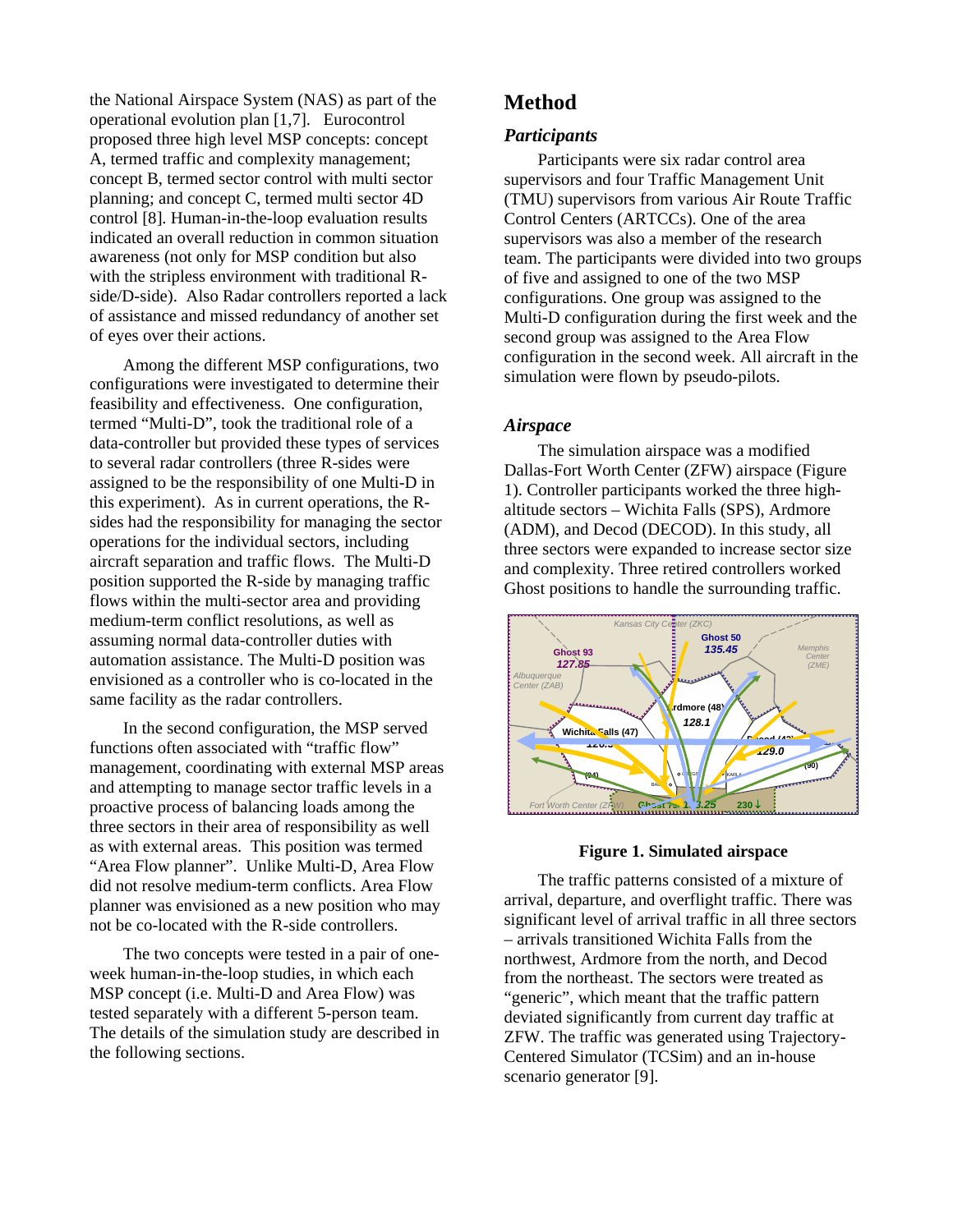### *Experiment Design*

The experiment consisted of two one-week studies with different participants that tested either the Multi-D or the Area Flow configuration. The experiment was a 2x2 design, varying either the condition (Baseline vs. MSP) or the traffic pattern (high traffic with no weather vs. moderate traffic with weather). Data collection began after 1  $\frac{1}{2}$  days of training. Each condition was run twice, totaling eight runs per week. The Baseline condition was run with advanced tools but no change in the team structure. In this study, two of the three sectors (i.e. Ardmore and Wichita Falls) were operated with traditional R and D pairs while Decod sector only had the R-side controller.

The Baseline D-side controllers worked the MSP and the ghost MSP positions during the MSP simulation runs. The Multi-D position, which was envisioned as a controller position, was located in the same room as the R-side but positioned so that his/her displays were not readily visible by the Rside controllers. Since the Multi-D was not positioned next to the R-sides, verbal coordination was only possible via the ground-ground voice communication system, or by walking to the R-Side controllers. In contrast, the Area Flow position was envisioned to be strictly strategic and did not involve tactical air traffic control. Therefore the Area Flow position was located in a different room from the R-side controllers. For both Multi-D and Area Flow configurations, the ghost MSP position was in a separate room from the MSP.

Two types of traffic scenarios were tested in each condition – scenarios with a significant weather disturbance and scenarios with a high traffic density. With these manipulations the experimental design was a within subjects design as each of the teams was assigned to one of the two MSP configurations and then exposed to the Baseline and the experimental condition. The presentation of the experimental conditions within each of the two groups was counterbalanced to offset the learning effects.

The study had nested purposes. The first was to determine, given a suite of tools and procedures, if the operational concept in either of its two forms would be feasible in US operations. To answer this question, the experiment compared the performance of the MSP concepts against a baseline procedural

concept that included the advanced tools of a future ATM, but no change in the roles, responsibilities and team structure. The second purpose was to attempt to identify the relative strengths of the two forms of the operational concepts being examined. The two implementations of the MSP concept (Multi-D & Area Flow) were tested against a set of traffic and environmental conditions to make some inferences for each concept.

## *Tool Capability*

The study was conducted using a simulation platform called Multi Aircraft Control System (MACS), which was built in-house at NASA Ames for research purposes [9]. MACS provides the environment for rapid prototyping and evaluation of current and future air/ground operations for the NAS. For the MSP study, a subset of the existing suite of capabilities was used. These capabilities are described briefly in the following sections.

#### **R-side**

The controller decision support tools (DSTs) were integrated into a high-fidelity emulation of the Display System Replacement (DSR) controller workstation (Figure 2). This DSR emulator is highly configurable to mimic both DSR workstations in the field today and future DSR workstations equipped with advanced DSTs.



**Figure 2. MACS-based DSR emulation** 

To maximize the benefits of advanced air and ground-side DSTs, they were integrated with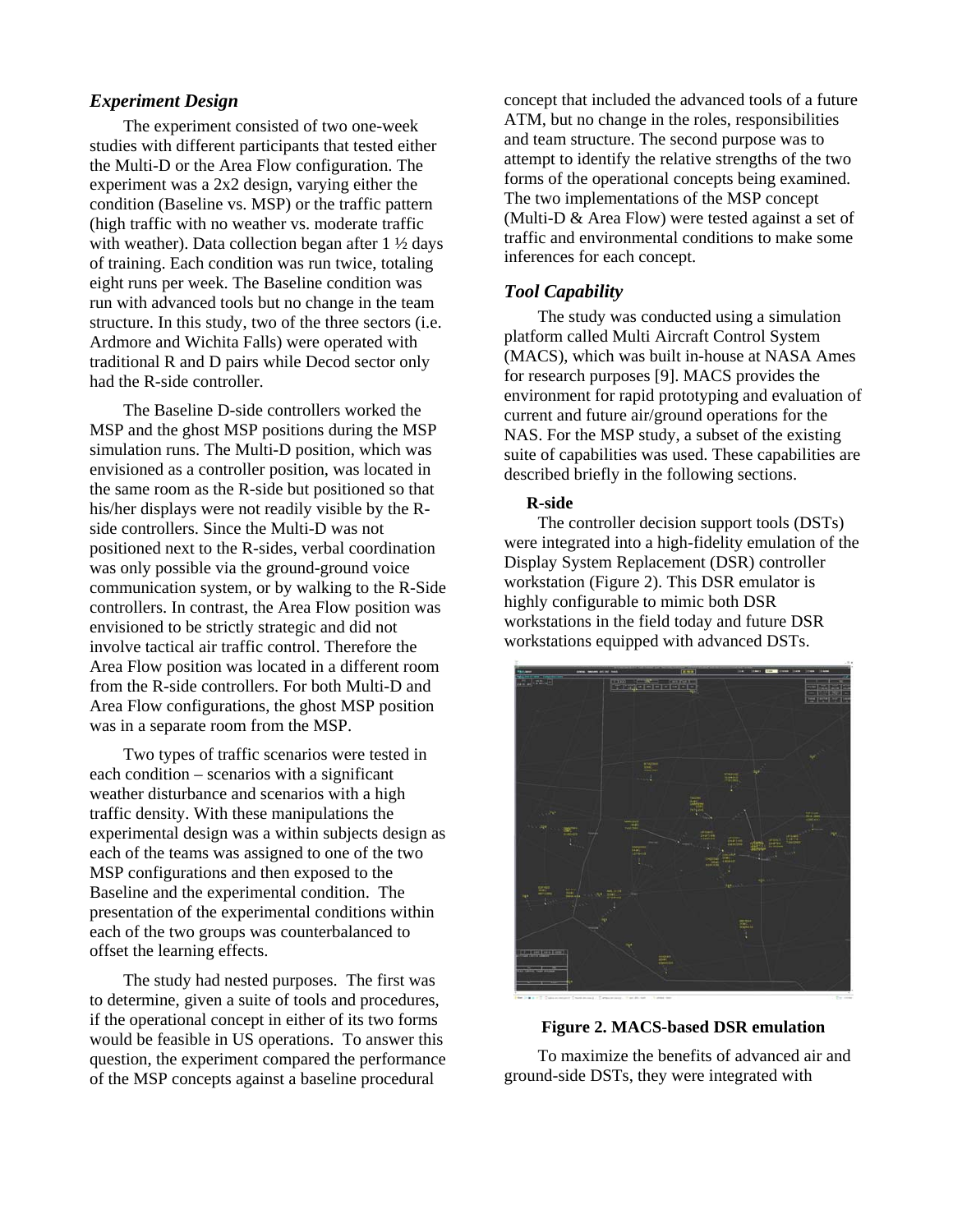Controller Pilot Data Link Communication (CPDLC) and the Flight Management System (FMS). This integration allows the controllers and the pilots to exchange 4D trajectory information quickly and with low workload. Many of the capabilities described below, e.g. automatic transfer of communication, altitude and route trial plan, etc., were integrated with CPDLC to enable them to be uplinked to the flight crews as a loadable clearance. The controller data link interface was modeled after CPDLC Build I used in Miami Center (ZMA). Its features include data block symbology, automated transfer-of-communication (TOC), and a data link message status list [10]. The data link for auto-TOC links the frequency change automatically to the aircraft handoff process, significantly reducing the overall controller workload.

Another key automation support was trial planning of routes and altitudes integrated with data link. The controller can modify the 4D flight path using trial planning capabilities to either stretch or shortcut the path or change the aircraft's cruise altitude. The trial plan capability is accessed by clicking on a trial planning portal (right arrow) on the data block (Figure 3).



### **Figure 3. DSR data tag with trial planning portal (arrow) and predicted conflict in 5 minutes**

Another ground-side automation aid was a trajectory based conflict-probe. Conflict information is displayed as minutes to separation loss in the first line of the data block. Clicking on the time to separation loss highlights the aircraft targets and displays the flight paths and the predicted conflict location (Figure 4). Once a conflict is identified, trial planning can be used to create a new lateral route, a new altitude, or both. Conflict probing is active for the trial planned route/altitude as well as the current route, so the controller can create a conflict-free path before sending it as a clearance via data link.



**Figure 4. Conflict probe display** 

## **D-side**

 In this study, D-side positions were not provided with an interface that mimicked current day D-side systems. Instead, they were given the same displays and functionalities as the R-sides, which included the advanced automation support, plus electronic flight strips. Participant feedback indicated that they were comfortable with this arrangement for providing D-side support.

## **Multi-D and Area Flow**

Several instantiations of MSP positions have been prototyped. The MACS implementation of the MSP position is similar to a controller position zoomed out to view multiple sectors with many automated functions to support the operations. New functions to support MSP operations include ground-to-ground data link for coordination of trajectory changes and interactive traffic load tables/graphs to predict sector loads (Figure 5). The prototyped system assesses the sector loads by predicting the number of aircraft that will be present in the sectors of interest and displays the counts in a table and a graphical format. The indication changes color whenever a predicted load exceeds a pre-set value similar to a monitor alert parameter (MAP). The value can be adjusted for additional complexities like weather. When the MSP recognizes excessive sector load s/he can determine the specific flights that are contributing to this load by selecting the cells within the load table or a vertical bar in the load graphs. This highlights all aircraft that are contributing to the load with rectangular boxes around the data tag on the traffic display.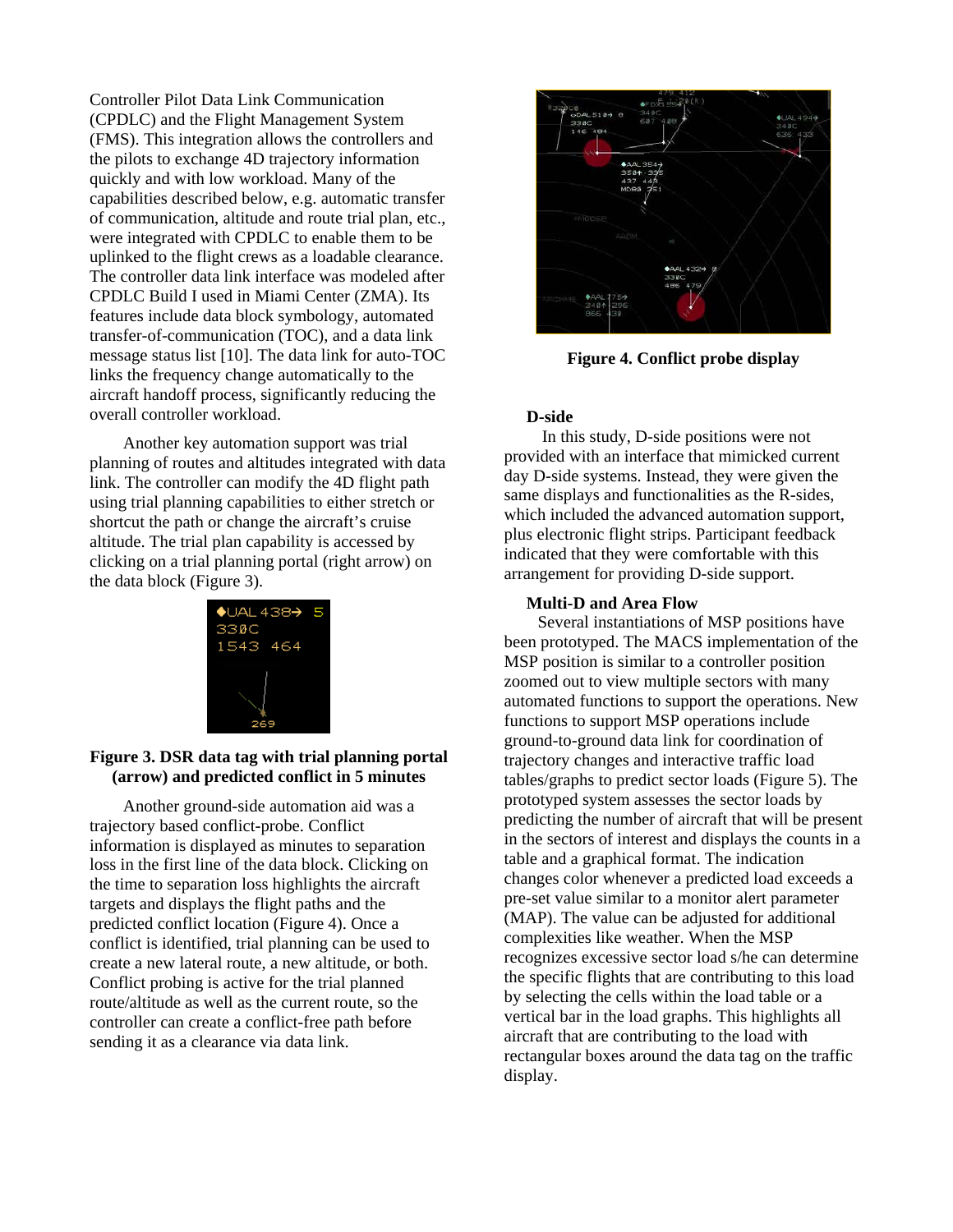

## **Figure 5. Sector load graphs and table**

Automation tools provided to the Multi-D were: a traffic situation display that spanned across three sectors, conflict probe capability with 15 minute look-ahead time along the aircraft's 4D trajectory, route/altitude trial plan capability, ground-to-ground and ground-to-air data link, sector load graphs and table, electronic flight strips, and a "quick look" capability. The Area Flow position had most of the same tools as Multi-D, except a conflict probe on active routes, ground-toair data link capability, and handoff controls.

# *MSP Roles and Responsibilities*

#### **Multi-D**

This position was designed to allow one radar associate to serve as the data controller for multiple radar controllers. The position provides the capability to perform flight data entries, accept and initiate handoffs, and to data link trajectory changes to the sector controller positions and/or to the aircraft. However, the Multi-D in general did not have the same traffic awareness as the traditional Dside because s/he had to monitor multiple sectors, was not able to monitor all radio transmissions, could not listen or talk to the R-side as easily, and could not interpret the individual R-Sides' body language as well as if he or she were in close proximity. Therefore, the Multi-D was not able to help with all the handoffs, or flight data entries even though s/he had the tools to do these tasks.

The main tasks that this position could fulfill were medium-term conflict detection and resolution, and to reduce the sector complexity on the R-Side. Multi-D accomplished this by trial planning solutions to conflicts, weather avoidance, or other traffic situations, then communicating those solutions to the respective R-side for approval and execution. Trial plans were coordinated among the controllers using a ground-to-ground data link capability that was developed for this purpose. Using sector load graphs and tables (Figure 5) to predict when a specific sector's traffic levels would reach critical levels, the Multi-D initiated various route modifications to reduce the traffic complexity in that sector. A conflict list and conflict information on the datablock were used to detect medium-term conflicts that needed to be resolved.

#### **Area Flow**

This position was designed to manage the sector loading for a specific airspace area. Interactive load graphs allow the operator to view predicted sector counts and identify aircraft contributing to a particular load. Conflict probing was available for trial plans and specific flights could be color coded at the Area Flow position according to different criteria (e.g., direction of flight, destination, altitude, etc.). A typical goal of the Area Flow planner was to reroute as few aircraft as possible while maintaining the sector aircraft count below the MAP and effectively rerouting aircraft around weather cells. To facilitate identification of the aircraft that would impact multiple sectors, the load table was designed to select a combination of sectors to display aircraft that traversed through all of the selected sectors.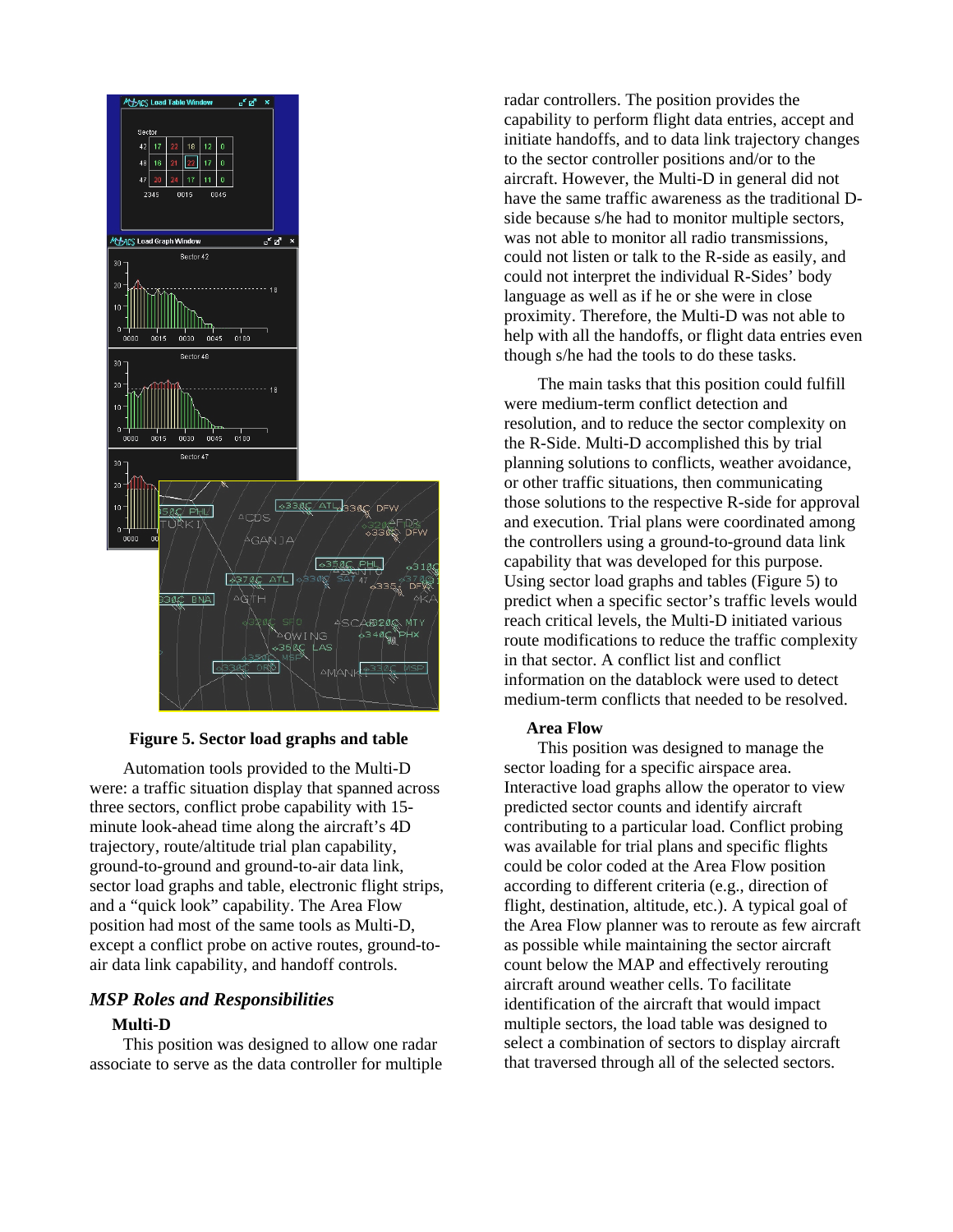Before rerouting the flights the Area Flow planner had to make sure that the new routes would be acceptable to all affected regions. Two adjacent Area Flow planners communicated verbally, adjusted the plan, and decided who would implement the reroutes. Either area flow planner were able to construct new trajectories using the trial planning functions as described before and send the coordination requests to the R-sides.

# **Results and Discussion**

The feasibility and operational benefits of the two MSP concepts were investigated first by comparing within-subject performance data – i.e. performance of subject participants operating under each MSP concept was compared against the performance of the same participants in the Baseline condition. These within-subject analyses examined the relative benefits and shortcomings of each MSP concept compared to a more traditional R and D controller team without potential confounds due to individual differences.

The metrics used for analyses consisted of objective metrics (e.g. aircraft count, separation loss), subjective feedback (e.g. participant ratings), and observer notes (e.g. number and types of verbal coordination). A Java-based tool called DProc was used to visualize, integrate, transform, and analyze the data collected in this study [11].

## *Aircraft Count*

The Area Flow planner (but not Multi-D) was actively rerouting aircraft to reduce the aircraft count below the MAP. The aircraft count data revealed a significant reduction below MAP for the Area Flow but not the Multi-D condition. Figure 6, which shows the average aircraft count for combined weather and high traffic/no weather scenarios, illustrates this point for Ardmore sector (sector 48).

The aircraft count in the Baseline condition (purple line) looks quite similar for the Multi-D and Area Flow teams. While the Multi-D condition produced aircraft counts that were quite similar to the Baseline, the peak aircraft count in the Area Flow condition was well below the MAP values, which were preset at different values for weather and high traffic scenarios. The data clearly shows

that the Area Flow planners were able to effectively manage the traffic load in each sector and thereby able to manage the R-side controllers' workload. Multi-D also tried to manage the R-side's workload by reducing the overall traffic complexity, but the data suggest that their strategies did not significantly reduce the number of aircraft traveling through the sector.





### **Figure 6. Aircraft count for Multi-D (MD) and Area Flow (AF) evaluations**

## *Strategic Traffic Management*

Overall results suggest that one of the key benefits of these MSP concepts is a more strategic traffic management due to the MSP position working the traffic more globally and managing multiple sectors simultaneously. However, the actual benefit mechanisms seemed to differ between Multi-D and Area Flow concepts, likely due to differences in their roles and responsibilities.

For instance, the Multi-D controller was tasked to resolve medium-term conflicts across three sectors, which resulted in fewer late conflict resolutions compared to the Baseline condition.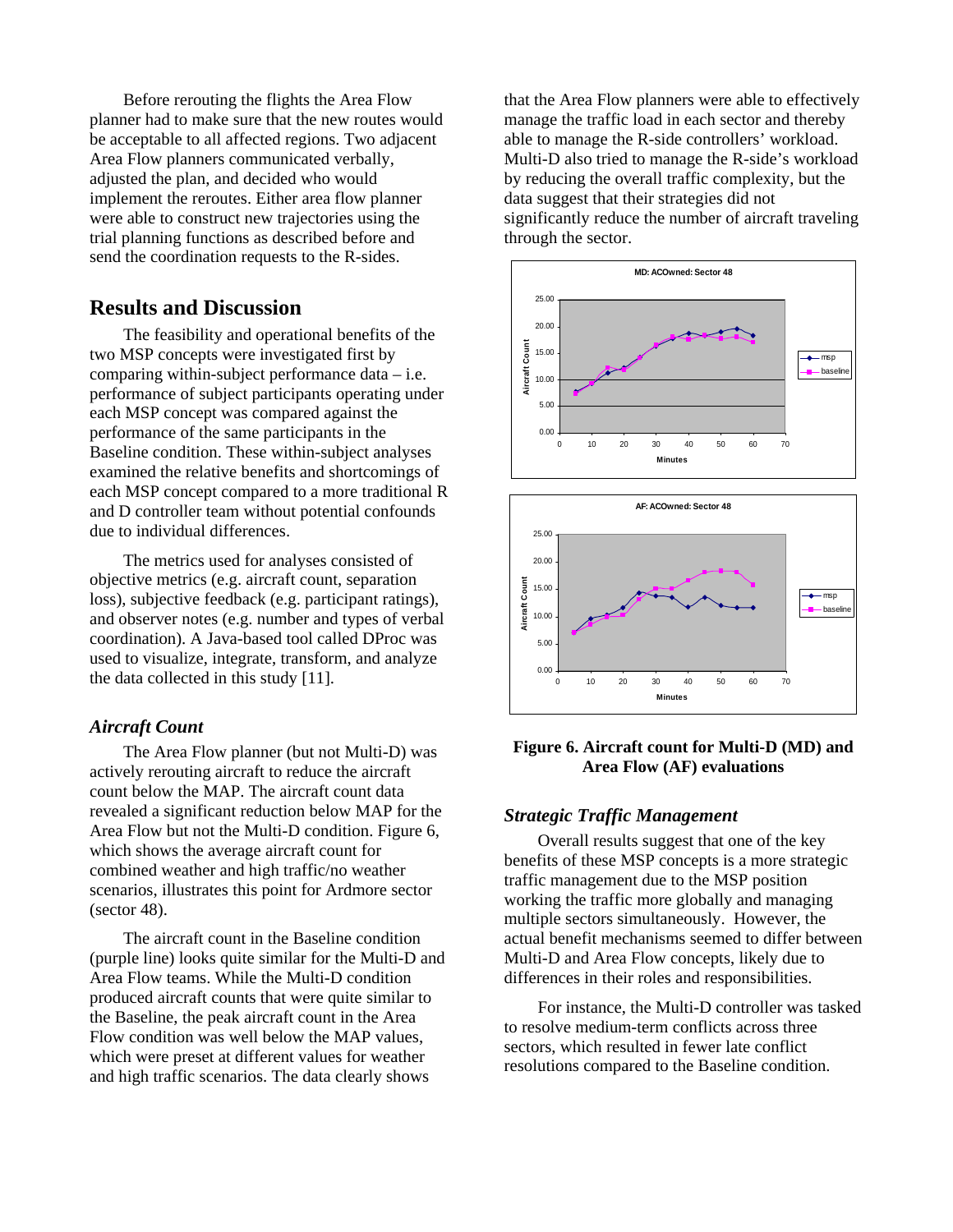However, this result only held true for the high traffic/no weather condition, suggesting that medium-term conflict resolutions were less effective during weather scenarios. Figure 7 shows the total number of conflicts (across 2 runs per cell) that were resolved with less than 5 minutes to separation loss. Although 5 minutes is well within the normal tactical maneuvering that is done today, controllers with advanced 4D trajectory trial planning tools in this study resolved conflicts much earlier in most situations. A  $\chi^2$  independence test for Multi-D runs shows a significant interaction between the type of scenarios (weather vs. high traffic) and the operational conditions (Baseline vs. MSP).  $\chi_1^2 = 6.6$ , p < 0.01. In contrast, the Area Flow planner, who did not resolve any existing conflicts but ensured that any new route modifications were conflict-free, showed only a slight but non-significant benefit in conflict resolution.  $\chi_1^2 = 1.2$ ,  $p > 0.2$ . Other comparisons (e.g. weather vs. no weather, interaction effects, etc.) were also not significant.



#### **Figure 7. Total number of late conflict resolutions (< 5min) for Multi-D and Area Flow**

Another metric that illustrates strategic traffic management is the number of tactical maneuvers. Table 1 shows an aggregate number of altitude, vectors, and direct-to commands issued verbally in the Area Flow week of the study. These verbal clearances were generally issued whenever the controllers needed a quicker response than can be achieved via data link. The aggregate of the tactical maneuvers across sectors shows significantly fewer tactical verbal clearances under Area Flow/MSP condition (Area Flow = 47, Baseline = 88;  $\chi_1^2$  = 12.4,  $p < 0.001$ . A  $\chi_1^2$  independence test also

showed marginal interaction between conditions, suggesting that the Area Flow planner reduced the tactical maneuvers used by the R-sides in weather scenarios.  $\chi_1^2 = 2.92$ , p < 0.09. In contrast, the Multi-D condition had the same number of tactical maneuvers as the Baseline (not shown).

|              |                  | <b>Scenario</b>                    |                                   |              |
|--------------|------------------|------------------------------------|-----------------------------------|--------------|
|              | <b>Condition</b> | Weather<br>/ Mod<br><b>Traffic</b> | No Wx<br>/ High<br><b>Traffic</b> | <b>Total</b> |
|              | <b>Baseline</b>  | 65                                 | 23                                | 88**         |
| Area<br>Flow | <b>MSP</b>       | 28                                 | 19                                | 47**         |
|              | Total            | $93**$                             | $42**$                            | 135          |

### **Table 1. Number of verbal clearances (cruise altitude, vectors, and direct-to) in Area Flow**

\*\* Results are significant at  $p < 0.001$ .

Finally, both the Multi-D and Area Flow seemed to help the R-sides to maneuver aircraft effectively around the weather, as the number that penetrated through the weather cells reduced significantly under MSP operations (see Figure 8; Multi-D:  $\chi_1^2 = 4.3$ , p < 0.04; Area Flow:  $\chi_1^2 = 4.8$ , p < 0.03). MSPs may have reduced the controllers' workload by either directly helping them to reroute around weather or by taking over some other tasks so that the controllers could have more time to work the weather problem. Although the actual number of penetrations differed significantly between Multi-D and Area Flow weeks, it is difficult to infer any conceptual advantages since the results were most likely due to individual differences.



**Figure 8. Weather penetrations for Ardmore sector: Multi-D vs. Area Flow**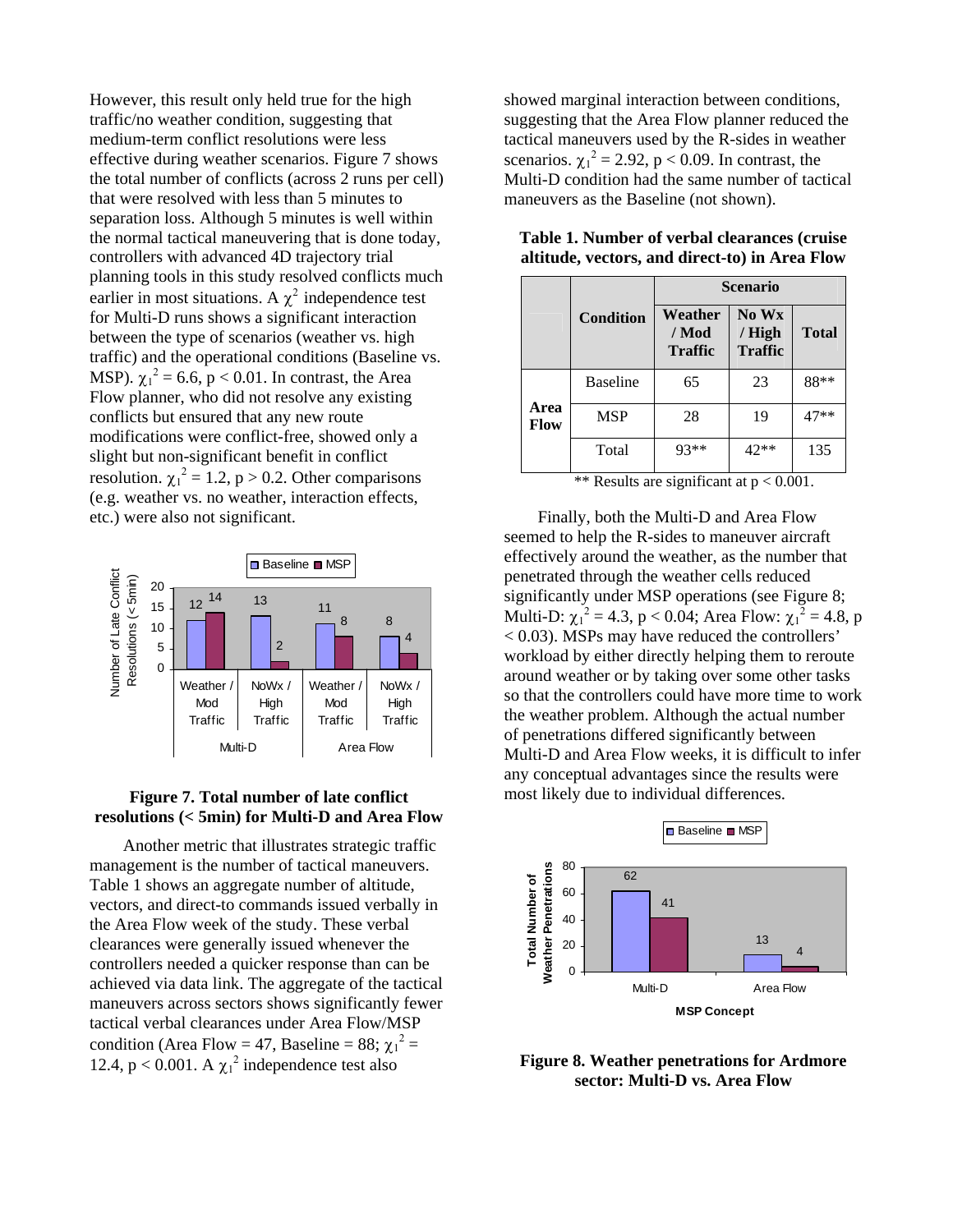# *Efficiency*

Both Multi-D and Area Flow operations had minimal effect on the overall efficacy of the route trajectories. Figure 9 illustrates the average difference between MSP and Baseline Estimated Time of Arrivals (ETAs) at the destination airport. Negative value denotes earlier ETAs under the MSP conditions compared to Baseline.



## **Figure 9. Difference in Estimated Time of Arrival (ETA): MSP – Baseline (Error bar = +/- 1 standard error)**

Examination of the traffic delays in the weather scenarios showed no differences under Area Flow operations (D = 0.1;  $t_{218} = 0.008$ , p > 0.9) and potentially slight reduction in delays under Multi-D operations (D = -32.0; t<sub>203</sub> = -1.86, p < 0.07). In high traffic scenarios, there was surprisingly small amount of increase in overall delays under MSP operations. The delays were expected to be higher since both MSP operators actively rerouted aircraft along less efficient paths to reduce the traffic count and complexity in the test sectors. Although the increase in delays were similar for both Multi-D  $(D = 20.3)$  and Area Flow  $(D = 16.7)$ , the increase was only marginally significant for the Multi-D ( $t_{247} = -1.46$ , p < 0.15) while being significant for the Area Flow  $(t_{254} =$ 2.20,  $p < 0.03$ ).

Interestingly, participants rated both Multi-D and Area Flow operations to be more efficient than the Baseline. Their comments revealed that their definition of efficiency was broader than just delays – for example, MSP operations were thought to be more efficient since "key strategic moves by the MSP would remedy problems in multiple sectors". This and other similar comments suggest that

controllers considered strategic traffic management as one of the keys to efficient operations.

#### *Safety*

It has been noted in several European studies of an MSP concept similar in structure to the Multi-D operations in our study that there was a subjective concern expressed by the controllers at the loss of a person-to-person back-up to identify and avoid conflict [4,6]. In this study, the number of operational errors/separation violations did not suggest any change in objective safety between the concepts or between the concepts and the Baseline operations. For Multi-D, the number of separation violations were equal to the Baseline condition (one violation each in Baseline and Multi-D runs) and for Area Flow, there were fewer separation violations compared to Baseline (one violation for Baseline; none for Area Flow).

From a subjective perspective, the R-side controllers thought the Multi-D operations were as safe as the Baseline while the Multi-D controllers thought that the safety was slightly compromised due a reduction in situation awareness compared to D-side. For Area Flow, both R-side controllers and Area Flow planners thought that the Area Flow operations were safer than the Baseline operations. It is worth noting that the controllers felt that operations were generally safe overall, though the MSPs reported that they did not (and could not) maintain situational awareness of all the sectors' traffic in traditional terms.

#### *Workload Distribution*

The analyses of the participant workload suggested that in the Multi-D configuration, the radar-controllers' workload was essentially unchanged between conditions (i.e. Multi-D vs. Baseline), suggesting that a single Multi-D controller was as effective in aiding the radarcontrollers as were the two data-controllers in the Baseline condition (avg. R-side Baseline  $= 3.21$ ; avg. R-side  $MD = 3.16$ ). However, they achieved this goal in different ways, as the Multi-D helped radar-controllers mostly by reducing traffic complexity in the sectors with traffic flow initiatives, while Baseline data-controllers helped their respective radar-controllers via point-outs,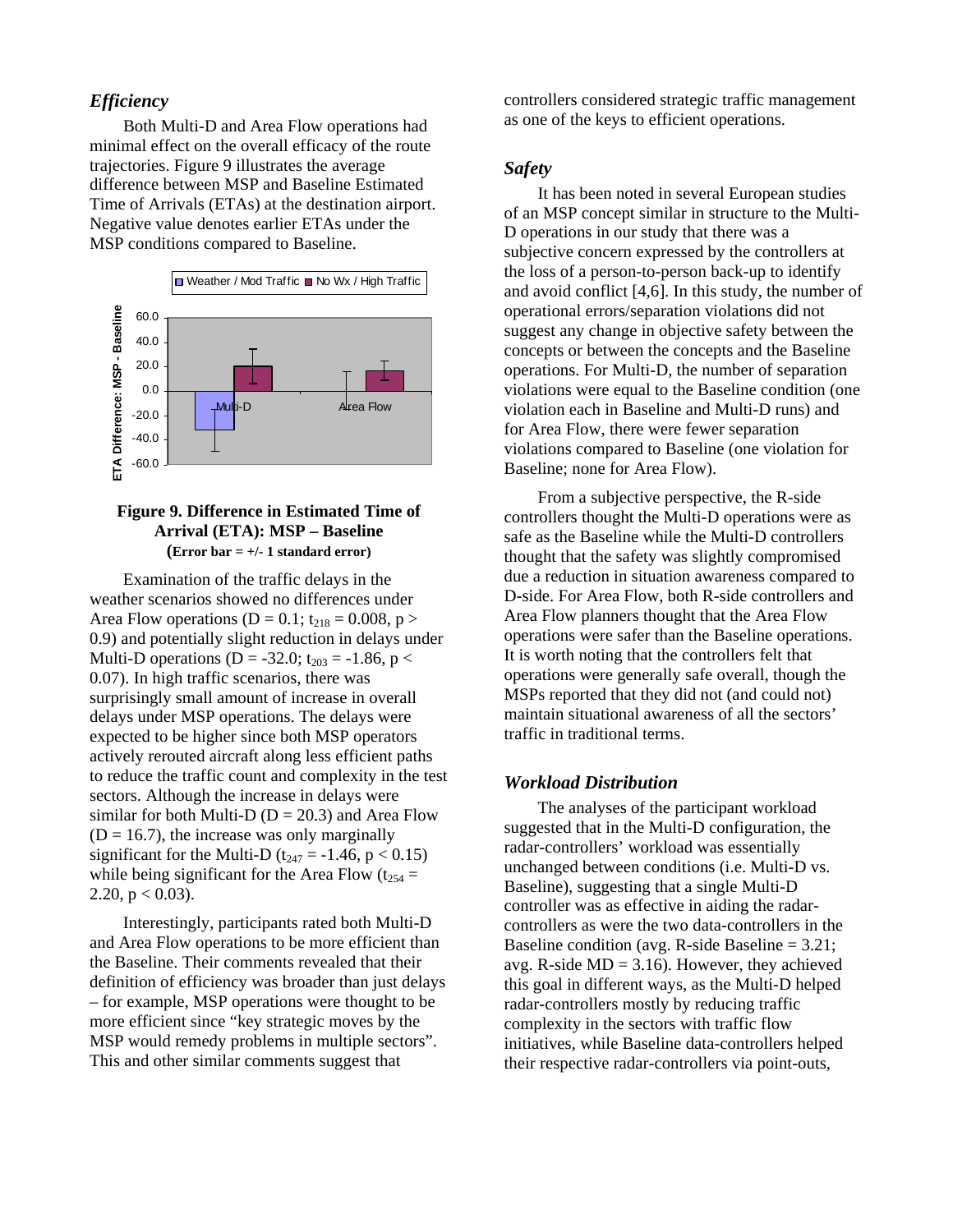handoffs, etc. As expected, the Multi-D workload was significantly higher  $(M = 3.6)$  than the D-side workload ( $M = 2.34$ ) since one Multi-D was providing support for three sectors. Univariate ANOVA analysis of condition (Baseline vs. MSP) by role (D/Multi-D vs. R) showed a significant interaction. F=6.05, df=1,  $p<0.02$ .

As illustrated in Figure 10, the level of workload for Multi-D and R-sides were comparable, providing a better distribution of workload across positions than the Baseline, in which D-side controllers with advanced automation had significantly lower workload than the R-side controllers.



### **Figure 10. Workload assessment for Multi-D/MSP runs (top) and Baseline runs (bottom)**

Similarly, the Area Flow planner had very little overall effect on the R-side workload (avg. Rside Baseline = 2.41; avg. R-side Area Flow = 2.29). The workload for the Area Flow planner mainly consisted of coordinating with the adjacent Area Flow planner to manage the traffic flow far away from the impacted sectors, resulting in frequent verbal coordination between them but only few verbal coordination activities with the radar-

controllers. Similar to Multi-D, the Area Flow workload was significantly higher  $(M = 2.31)$  than the D-side workload  $(M = 1.81)$ . Univariate ANOVA analysis of condition (Baseline vs. MSP) by role (D/Area Flow vs. R) showed a significant interaction. F=4.18, df = 1, p<0.05. A mean workload rating of 2.43 is below the median of the scale (which is 4) indicating that participants found workload generally manageable under all conditions. Although these ratings were generally lower than Multi-D ratings, the differences are likely due to individual differences. Similar to Multi-D, the distribution of workload between Area Flow and R-sides was better than Baseline (see Figure 11).





#### **Figure 11. Workload assessment for Area Flow/MSP runs (top) and Baseline runs (bottom)**

#### *Communication and Coordination*

An examination of the MSP communication/ coordination suggest an expected shift from frequent exchange between R-side and D-side controllers in baseline conditions to less frequent exchange between MSP and R-sides. In the MSP condition, there was an additional coordination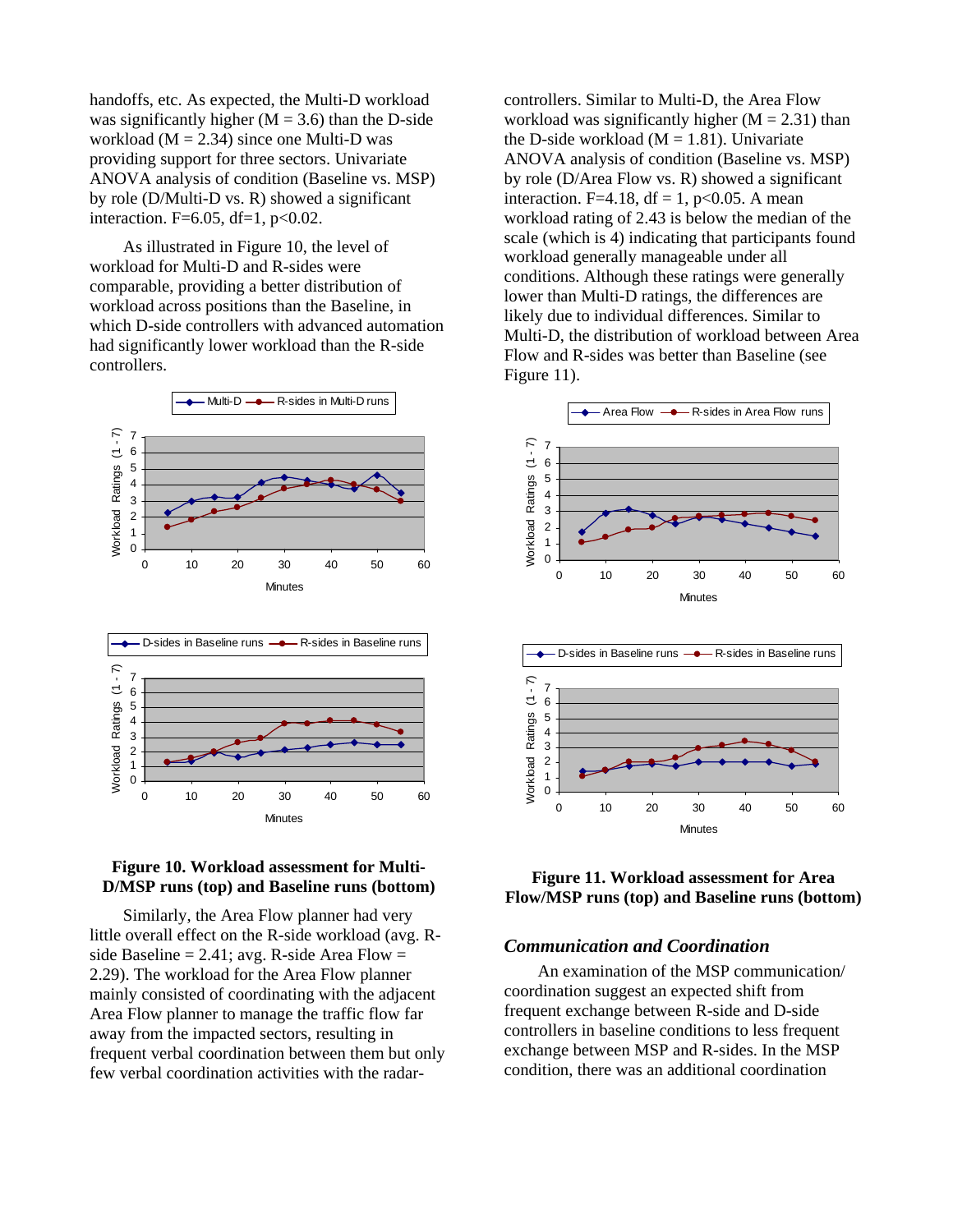process with the adjacent MSPs. Analyses of the route coordination between participants suggest that, in general, Multi-D and Area Flow had fewer coordination compared to D-sides in Baseline. However, the "ghost" Multi-D and Area Flow had equal or greater number of coordination than their counterparts, suggesting that a portion of the coordination efforts were "passed on" to the upstream sectors. The feasibility of such operations, when the upstream sectors also have full traffic levels, needs to be addressed in future studies. Overall, the trial plan duration for Multi-D and Area Flow ranged from 37 – 47 sec per trial plan and the total number of trial plans (sent and cancelled) ranged from  $18 - 28$  per 60 minutes, suggesting that the MSP workload was reasonable for both MSP configurations.

When asked about the coordination and communication efforts, both Multi-D controllers responded that although the amount of communication in the Multi-D position was less than in the Baseline D, the coordination itself was more difficult. Similar to the Multi-D controllers, Area Flow planners also found the coordination efforts to be more difficult than in the Baseline D. Interestingly, Area Flow planners also thought that they communicated more often than when they were D-side controllers in the Baseline condition.

It appeared during the study that communication strategies did not have time to evolve to a stable and predictable structure within the time of the experiment. Longitudinal studies of controller coordination and communication with a larger number of participants is recommended in order to better understand the impact of the changes of roles and responsibilities represented by the MSP operational concept.

### *Concept Acceptability*

Like the studies reported by Herr, Teichmann, et al. [6], the opinions of the controllers was "guardedly positive". The overall acceptability of the MSP concepts was rated by the participants using the controller acceptability rating scale (CARS) [12]. For the Multi-D configuration, R-side controllers gave high acceptability ratings to both their Baseline and Multi-D runs. The ratings were between 8 and 9, which meant that the R-side position was acceptable and minimal work-arounds

were needed to meet desired performance effectiveness. Multi-D participants gave lower ratings overall for the positions that they staffed. They rated the both the D-side and Multi-D positions as 6.0 and 6.6, respectively, which suggested that adequate performance was achieved with considerable work-arounds needed to adequately manage the traffic.

For the Area Flow configuration, the participants rated their positions as slightly less acceptable than the Baseline configuration. The Area Flow position was rated with an average of 7.8 – a CARS rating of 7 described concept acceptability as "minor, but annoying deficiencies", which meant that desired traffic management required moderate work-arounds. Although the overall ratings were favorable to the Area Flow configuration, data suggest that the Multi-D configuration showed better acceptability in comparison to their respective Baseline ratings.

As is going to be the case in systems transition, authority and responsibility will need to be tuned through experience. One issue that favors consideration of the Area Flow concept as an appropriate development direction is its rather clear difference from current roles and responsibilities. For the Multi-D concept, there was a clear tension between the radar controllers and Multi-D with respect to the final authority in a sector. Multi-Ds thought that they had a greater authority to re-direct aircraft based on a larger picture of the traffic situation while the radar-controllers thought that, as a data-controller, Multi-D should maintain a similar level of authority as current day data-controllers.

Radar-controllers in particular emphasized the need for all team members to understand the role of the Multi-D within the team and for procedures to be clearly defined to integrate this role. They also commented that Multi-D's role to dynamically assist multiple sectors when more than one sector is busy will be difficult. Overall, they saw the benefit of MSP's ability to identify dynamic route structures around weather although the Multi-D participants were concerned about trust in the position since the Multi-D position was further removed from R-side which bred less trust. Multi-D participants also had problems with situation awareness because they were forced to focus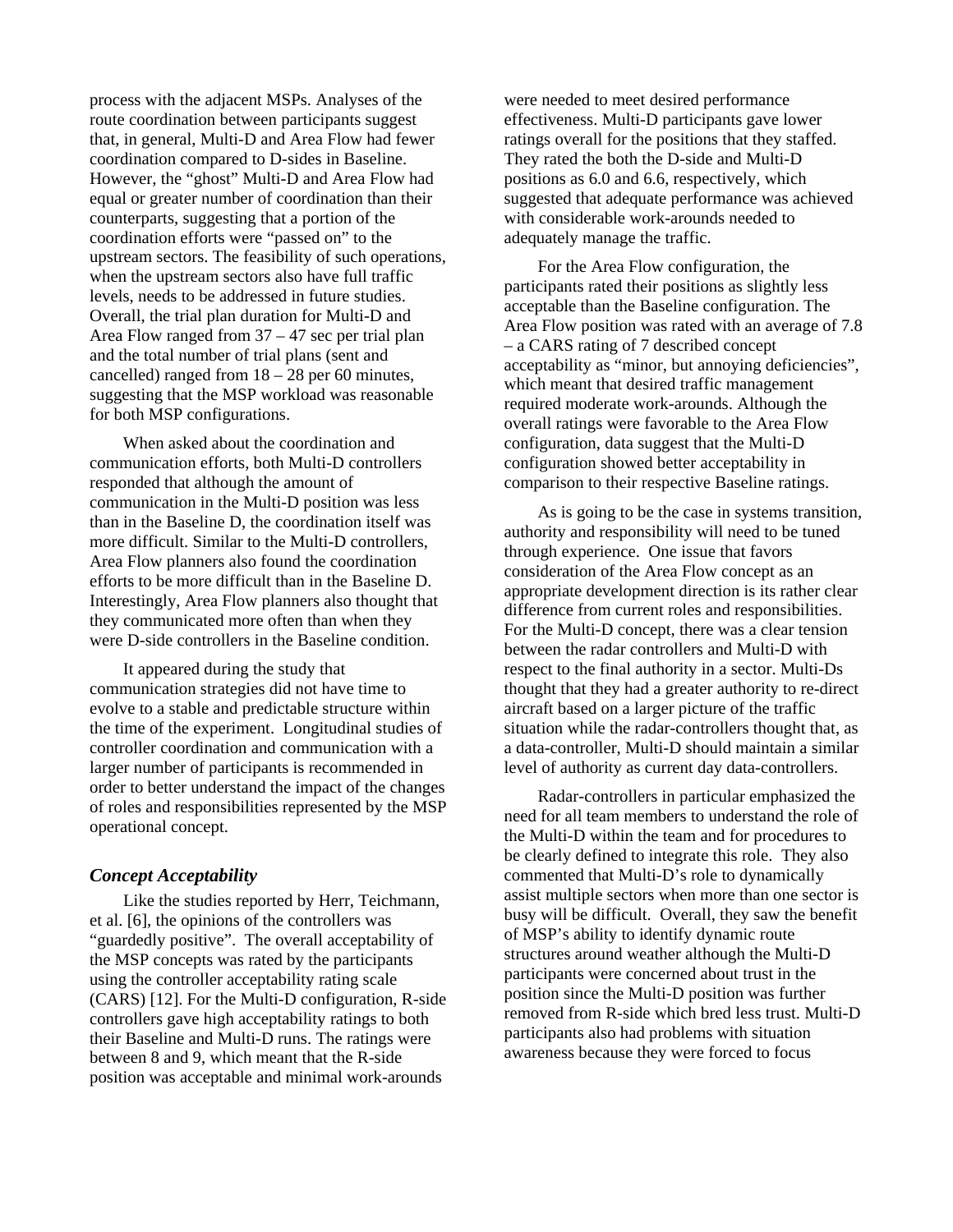heavily on one area at the expense of another during heavy traffic situations.

In contrast, Area Flow planners had a broader perspective and made decisions that were often managed outside the area of the sectors known to the R-sides through coordination with adjacent MSPs (though the processes of this coordination will have to be the focus of future analysis and experimentation.). As such, their actions were not subject to review by the R-Side controller. This was a rather more extensive change of roles than the Multi-D. R-sides expressed some confusion as to their responsibility or authority to intervene and modify the Area Flow's plan. This issue was also cited in European studies and analyses of information requirements. It is worth noting, that this confusion, as to the basis for modification of a plan provided by a planner (either human or automation) with a broader and presumably more globally optimal plan is a fundamental issue in the development and implementation of more advanced Next Generation Air Transportation System (NGATS).

The participants also commented that the acceptability of the Area Flow concept predicated on having proper tools to assess and execute traffic flow initiatives, such as accurate departure information, shortcut functions to re-route multiple aircraft along a similar route, and better traffic complexity indicators. As noted in the discussion of communication and coordination, the Area Flow tools did not provide conflict detection (as that was not their intended role). However, Area Flow controllers often used the route planning tool to investigate potential conflicts.

# **Conclusion**

The study proved the feasibility of the concept of a Multi-Sector Planner position in en route operations. The study differentiated different mechanisms whereby safety, efficiency, and redistribution of workload can be achieved with two operational instantiations of the MSP concept. While not intended to definitively distinguish between the two operational concepts, the results have suggested a distinction between Area Flow and Multi-D operations.

The operational integration differences between the Area Flow and Multi-D operations do suggest that Area Flow provides a more consistent path for future development aligned with Operational Evolution Plan (OEP) and NGATS development. The change of roles to a planner, and the strategy of reduction of possible conflicts to reduce reliance on tactical response from the D-side provides for a clearer interaction and authority process for the controllers. The Area Flow operations also allows for a more flexible control station configuration as the Area Flow operations did require the Area Flow to be physically colocated with the Radar-controllers in the operations.

The Area Flow operation also could be aided by tools that are consistent with planned NGATS and OEP development, through integration of information and planning for more strategic rerouting. So, given no clear operational cost to Area Flow development, that operational concept is more consistent with future airspace operations development.

In pursuit of operational refinement of the Area Flow concept, it is necessary that several significant areas of research be pursued. We have not yet researched the impact of interactions among several MSPs who have areas of responsibility that require active management and coordination while they are also being asked to assist other adjacent MSPs in there area flow. We also have not undertaken a systematic analysis of the roles, responsibilities and procedures required to integrate the operation of multiple Area Flow MSPs with the larger Center control and flow requirements. This then extends to the coordination of center requirements with NAS level requirements.

Another area of research is to identify what tools might be required for the Area Flow in their control of traffic in their specific areas and for the yet to be defined coordination requirements with other MSPs. The level of automation and the type of decisions aids that could be used to support MSP operations should be explored. These analyses and simulations are recommended to advance the development of an Area Flow configuration in the context of ongoing NGATS technical developments.